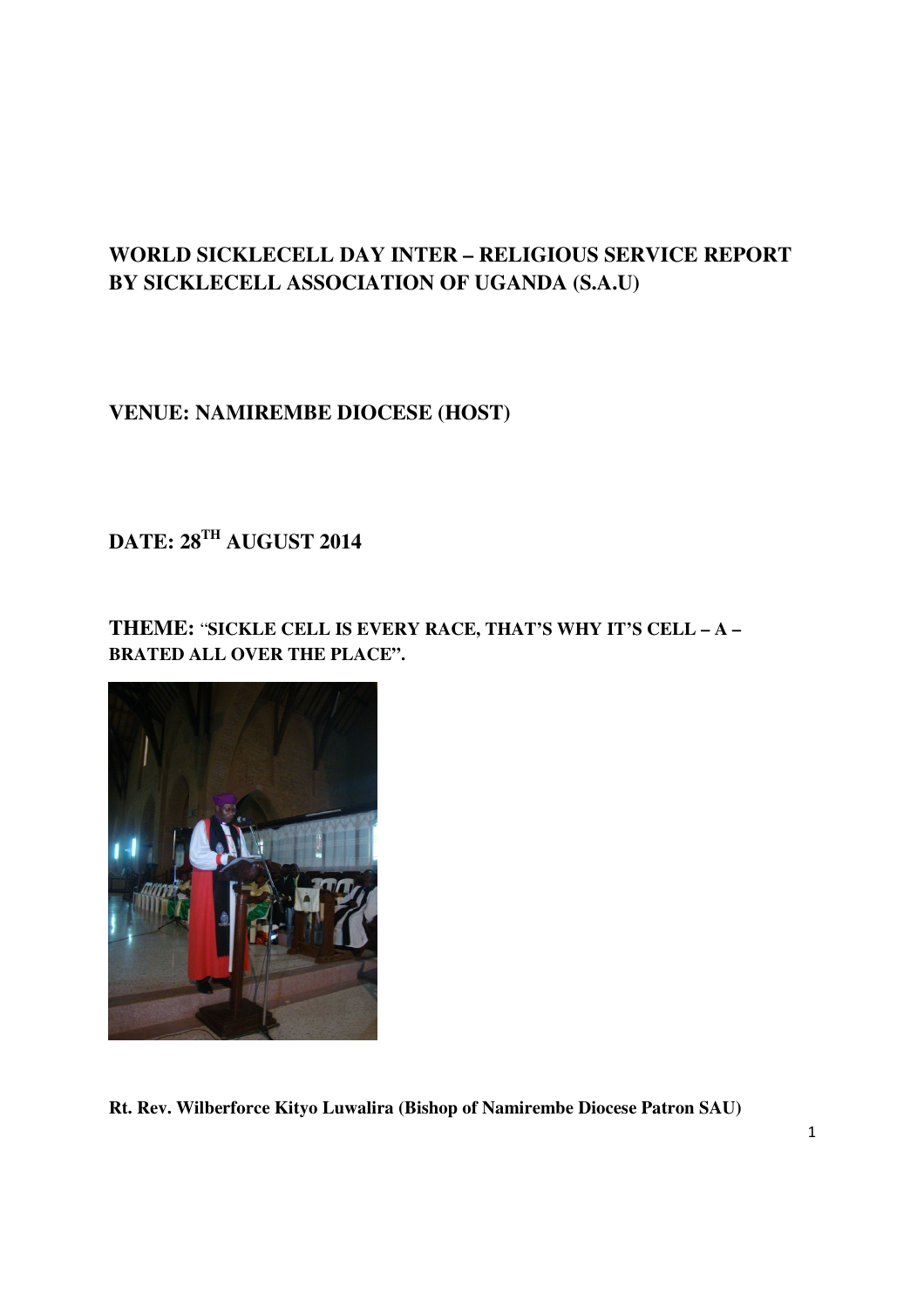#### **INTRODUTION**

2<sup>nd</sup> Corinthians 12:9 -10

9 "but he said to me, "My grace is sufficient for you, for my power is made perfect in weakness". " I will all the more gladly boast of my weaknesses, that the power of Christ may rest upon me." 10 "For the sake of Christ, then, I am content with weaknesses, insults hardships, persecutions, calamities, for when I am weak, then I am strong."

Sicklecell Association of Uganda is a non-profit, non-governmental organization (NGO) that was founded by a patient in 2000 to represent the interests of sickle cell patients and their families. It advocates for the rights and responsibilities of affected persons. We work hand in hand with different stake holders to improve the quality of care for sickle cell patients. We also provide education and counseling to the sickle cell patients and their families about home care management.

In the year 2008, the General Assembly of the United Nations adopted a resolution which determines sickle cell disease as a public health problem and one of the world's foremost genetic disease, requiring heightened awareness and activism, diagnosis and management. The result of the resolution was that June 19th was declared as World Sickle Cell day to increase awareness of the condition all over the world. The World Health Organization (WHO) has started work on a war footing to promote a worldwide agenda to address hemoglobin dysfunctions.

Sickle Cell Disease (SCD) is the most frequent genetic disease worldwide. It is present on four continents: in sub-Saharan Africa and in the Maghreb, in Asia (Middle-East, Arabic peninsula, India), in the Americas, on the North (USA), centre (Guatemala, Caribbean islands), and on the South (Brazil, Surinam, and Guiana), in Southern Europe (Southern Italy and Sicily, Greece, Turkey). It is estimated that 500.000 are born every year with this severe and invalidating condition and that 50% of them will die before the age of 5 years. Trans-continental, SCD is also trans-ethnic and affects black populations from African origin and Arabic, Indian and Caucasian populations from Southern Europe.

In Uganda the preliminary findings of the on-going study conducted this 2014 by ministry of health together with Makerere College of health Sciences and Cincinnati Children's hospital in the US have indicated that the Northern region has the highest prevalence of 18.6 % sickle cell trait. According to the study, the region also has the highest malaria parasites prevalence of 63% and highest anemia prevalence of 74%.

In the second position is East-Central with a sickle cell prevalence of 16.7%, malaria prevalence of 56% and anemia at 70%. This is followed by Mid-Eastern Uganda with a sickle cell trait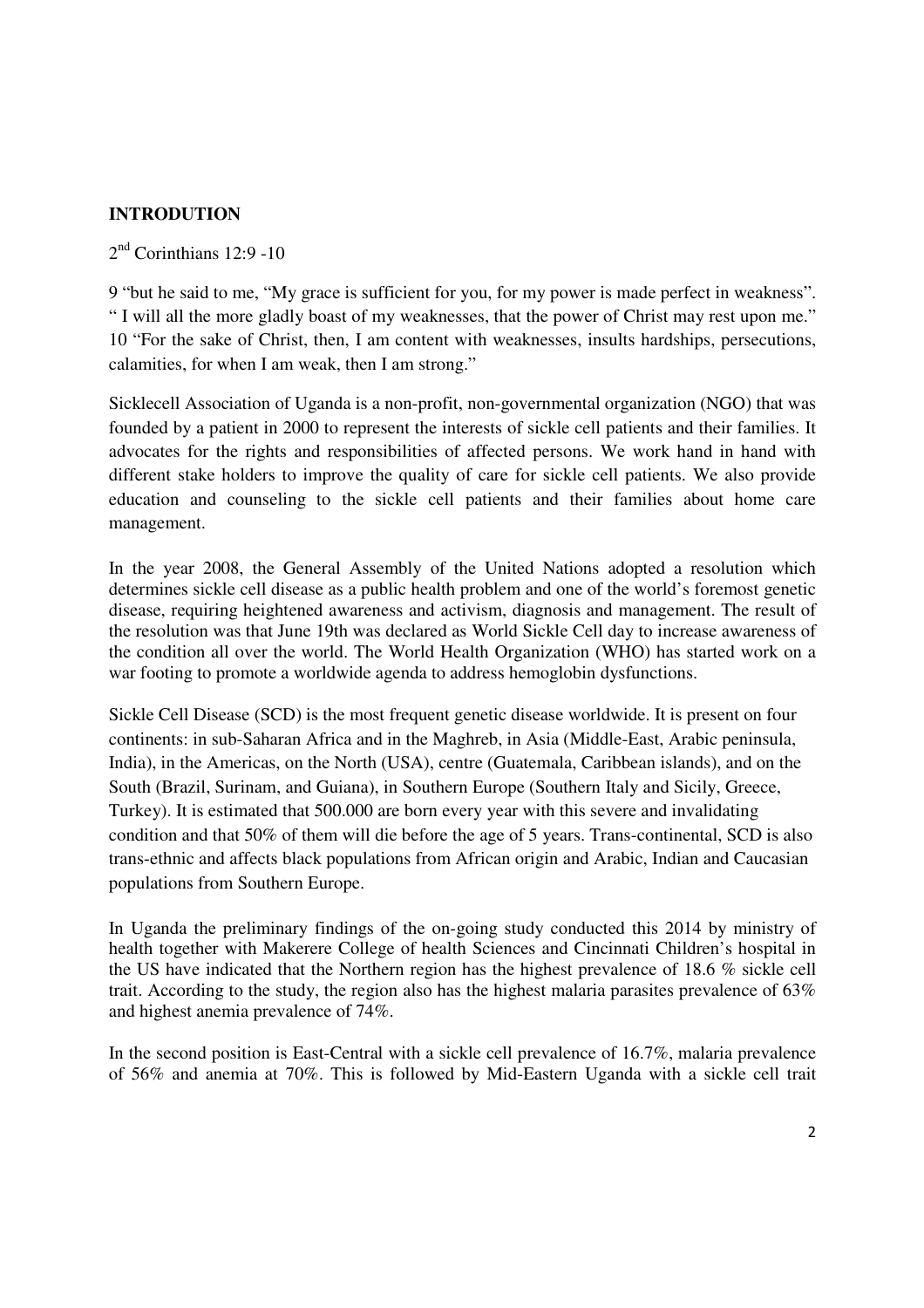prevalence of 16.5%, malaria at 36% and anemia prevalence and 57%. South-Western region has the lowest sickle cell trait prevalence of 4.1%, 12% malaria and 40% anemia.

Professor Ndeezi estimated that of the 1, 600,000 births per year, over 20,000 babies are suspected to be born with the sickle cell gene in Uganda annually.

She said out of the 23, 000, children's specimen that was tested in the different regions during the study, it was discovered that 2,800 babies were carrying a sickle cell gene a proportion of 12%. This implies that one in every ten babies born in Uganda carry the gene. 3,960,000 Ugandans are at a risk of producing a sickle cell child in Uganda.

We have been quoting out dated figures of a study that was conducted in 1949 indicating the Bamba having the highest sickle cell trait at 45%.

#### **PLANNING FOR THE INTER – RELIGIOUS SERVICE**

It all started with lobby meetings at the Inter – religious Council from May 2014. SAU also partnered with the Namirembe Diocese Administration specifically the Bishop and the Dean who was very instrumental in the planning process for this Inter – religious service and pledged to draft the Order of service for the Day.

SAU approached the Bishop of Namirembe who accepted to work hand in hand with them for a successful service. SAU was advised to write to all the presidents of the different denominations in Uganda such as the Anglican Church, Catholic Church, Adventist Church, Orthodox Church and Pentecostal church.

Prior to the service, SAU held a press conference on  $26<sup>th</sup>$  August 2014 at her offices Namalere – Kawanda where we hosted Voice of Africa Journalists who passed this information to the public concerning Sicklecell disease and also encouraging the people to attend this service.

It was therefore agreed between SAU and the Bishop that this service will be held on  $28<sup>th</sup>$  August 2014 and the main host was to be Namirembe Diocese.

# **THE INTER – RELIGIOUS SERVICE 28TH AUGUST 2014**

The main participants included; the Clergy, Health Workers, Private Sector, Ministry of Health, Buganda Government officials, Media and the congregation from different religions in Uganda.

The Order of service was distributed among the congregation; the Dean of Namirembe Diocese Cannon Kityo Samuel was the leader for the service. He gave out an introduction message that; We have come together as a family of God, In our Father's presence to ponder about Sicklecell problem in our community and to pray for the sickle cell patients and families that are engaged in caring and supporting those who are suffering. We are also here to bring awareness of this problem to those who are still ignorant of this case.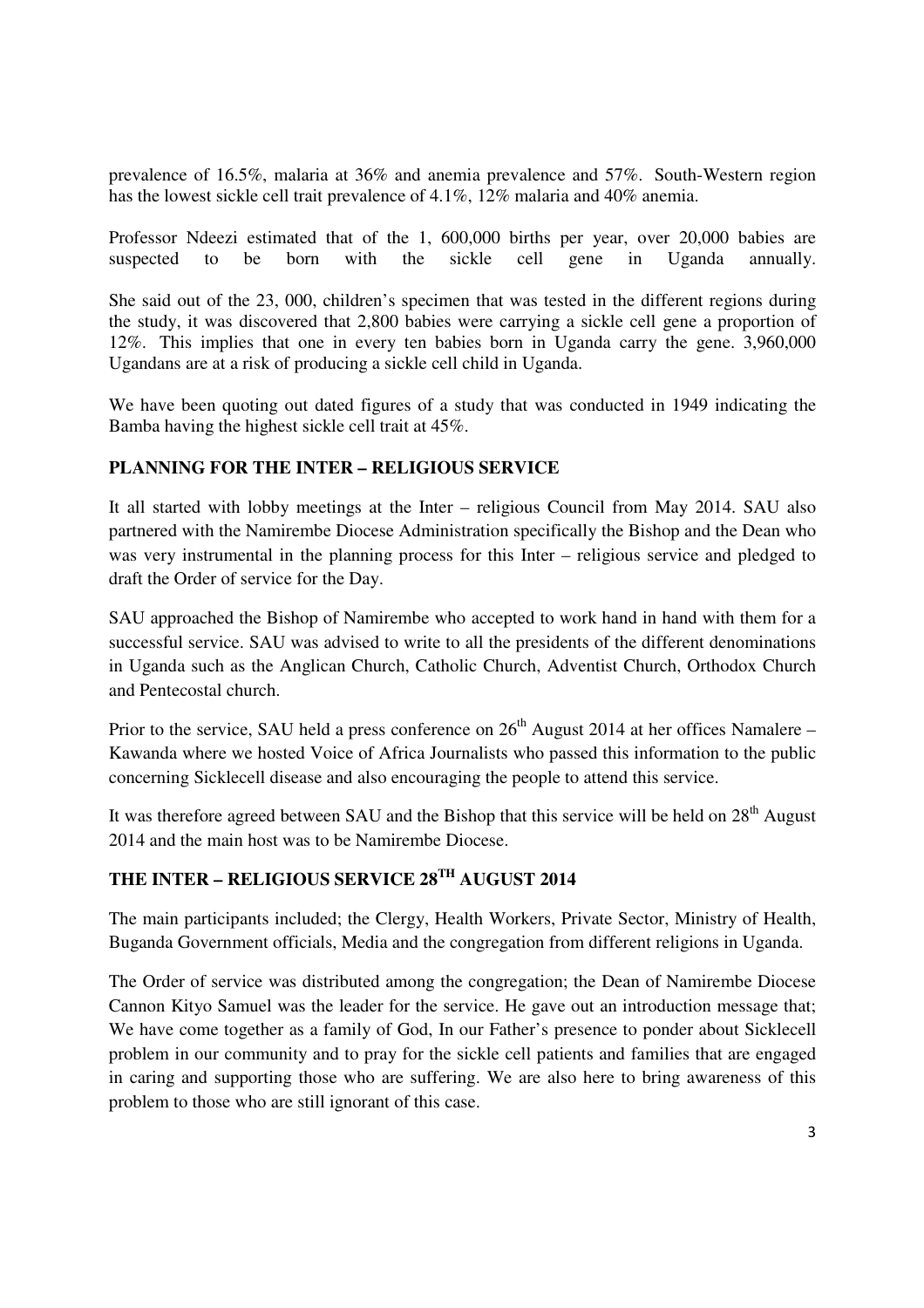He read out An African parable entitled **"The Problem of Lions.**" (See pg 3 of the Order of Service)

In thanking God and praying for those who are still living with the disease, he said that; **"Let us think about our unique creation. You did not just happen to come into being. You were planned in the mind of God long before you were born. He watched over you as were being formed in the womb. You are uniquely designed - a very special person. He has given you certain strength. He even allowed some negative things in your life. He wants you to see these strengths for him and let your weakness work for Him and for you. Learn to glory in your infirmities, not to hate or despite yourself because of them"**.

Special readings were cited from the Bible and these included; Psalms 139: 13 – 18 and Psalms 38: 1- 22

Solomon's Choir from Busega Seventh Day Adventist Church blessed the Congregation with their inspirational songs.



Solomon's Choir

The Rt. Rev. Wilberforce Kityo Luwalira gave his sermon where he emphasized that as religious leaders we have a greater role to play in saving the lives of sickle cell patients, creating awareness and also encouraging couples to test for Sicklecell disease before getting married this will reduce on the marriage breakups due to sickle cell disease.

#### **Communication from the Founder / Executive Director Sicklecell Association of Uganda.**

Mrs Ruth Mukiibi explained to the congregation why SAU decided to organize this Inter – religious service this was mainly to bring on board all religions in the fight against Sicklecell disease**.** To involve all religions in the awareness programs for example as they prepare couples for weddings they should encourage them to test for sickle cell disease in order to make informed decisions and to Fundraise for the construction of a sickle cell center which will be constructed at Kawanda Namalere within the service so that sickle cell patients could have quality Health Care in Uganda.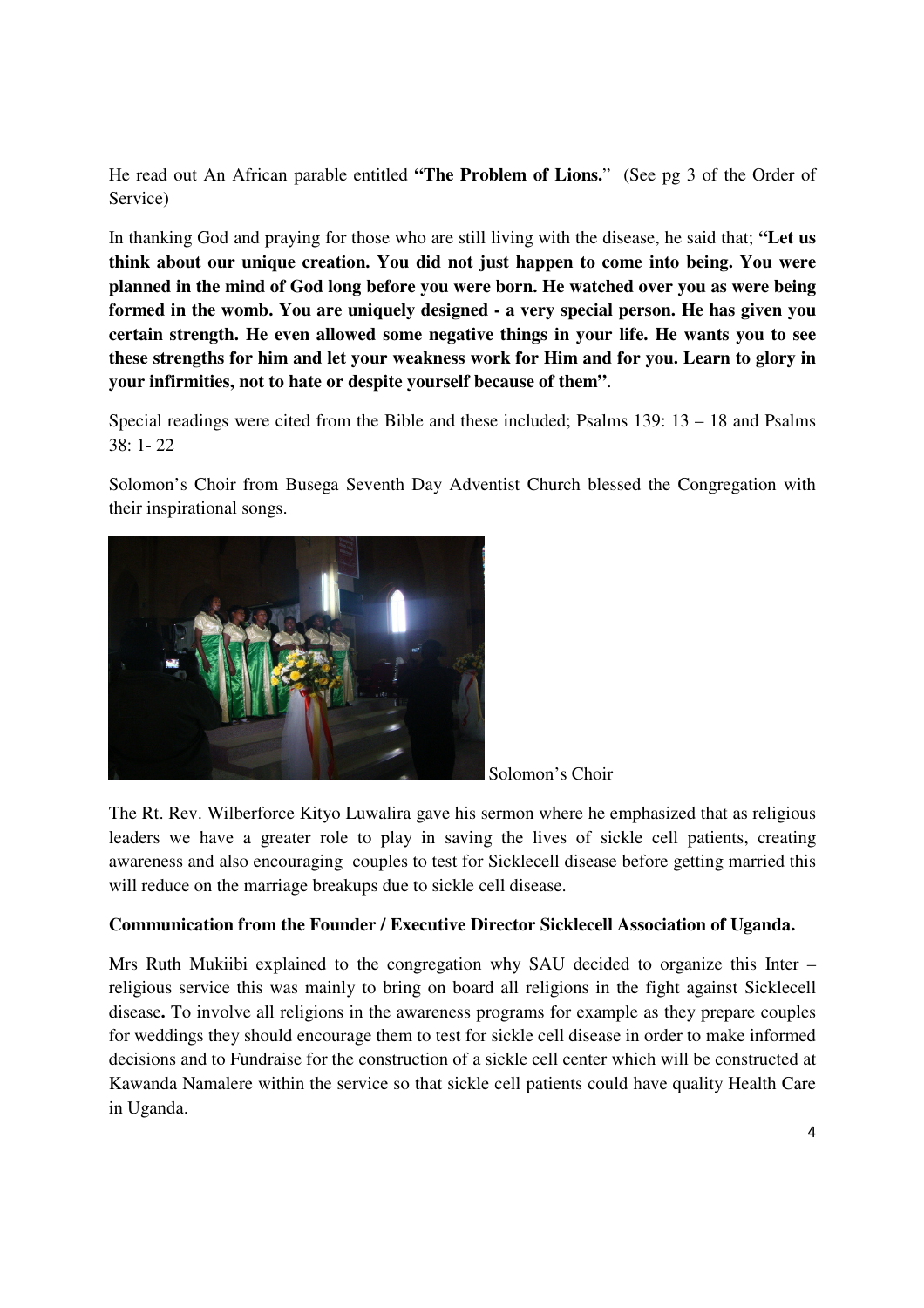

Mrs. Ruth Mukiibi giving her remarks during

the Inter – religious service to mark the World Sicklecell Day event at Namirembe next to her is Mr. Lasito Mukiibi.

She highlighted on some achievements done by SAU;

- We are able to reflect on the progress of SAU by playing a vital role by being part of team of Ministry of Health NCD Technical working committee that drafted the Non Communicable Disease Policy, the National Chronic Non Communicable Disease Prevention and Control Strategic Plan , Clinical guidelines and training manuals.
- SAU owns land at Kawanda Namalere where she wants to construct a 24 hour Sicklecell Center.
- Sicklecell Association of Uganda partnered with Bank of Africa last year and did a car boot sale that fundraised for a hemoglobin electrophoresis machine for the Association.
- SAU has achieved her advocacy goal of a new sickle cell prevalence study which is ongoing by Ministry of Health funded by Cincinnati Children's Hospital USA

She welcomed Ministry of Health official Ms. Margret Nagawa from the Non Communicable Department who read out the current statistics from the ongoing sickle cell prevalence survey by Ministry of Health in support from Cincinnati Children's Hospital USA.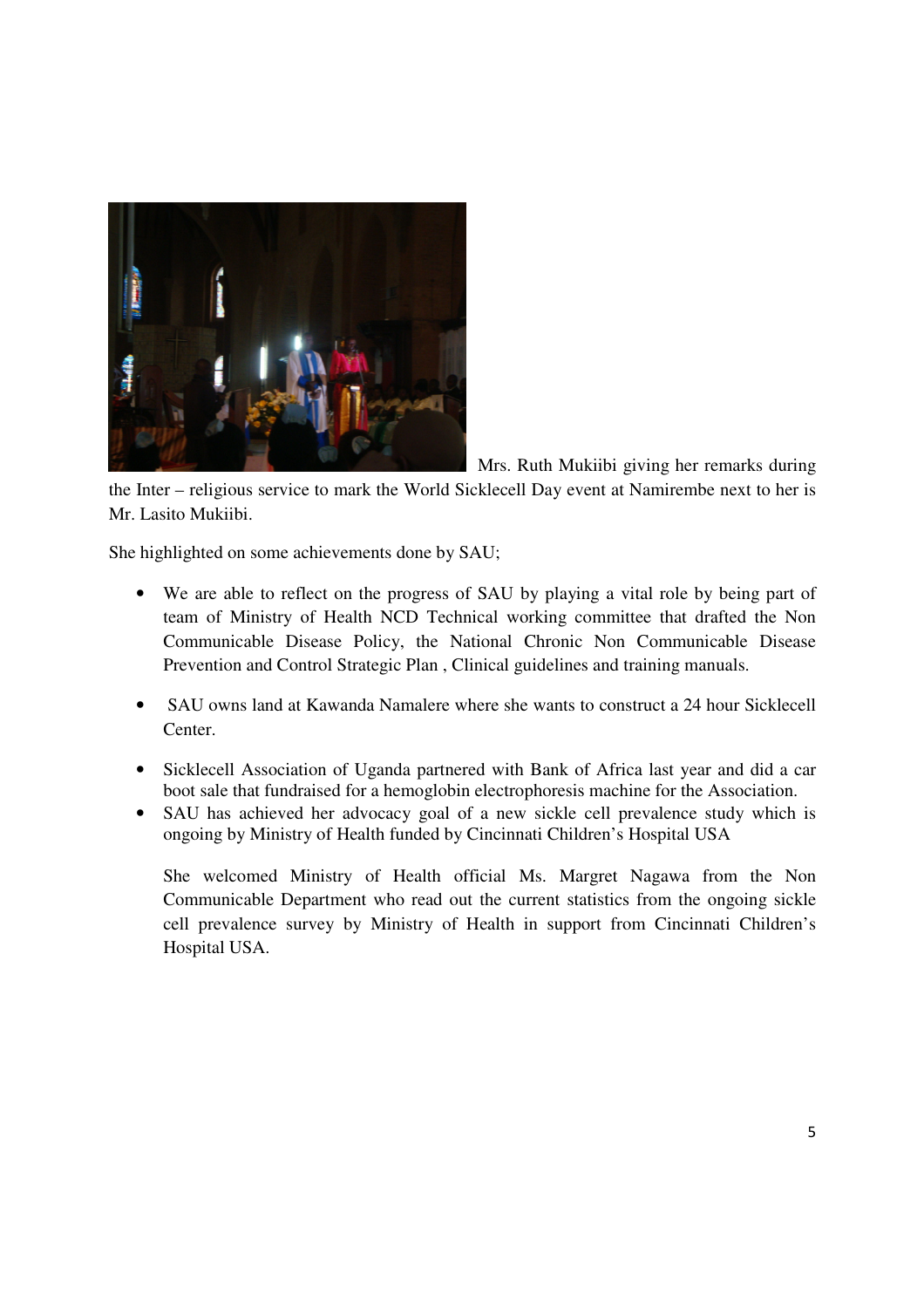

Ms.Margret Nagawa represented

Ministry of Health NCD Department.

### **Fundraising for the construction of a Sicklecell Center at Kawanda – Namalere**

Mr. David Mubanda was the chief fundraiser who managed to raise 1,724,000/= from the congregation who attended the Inter – religious service that day. He also gave out some pledge cards for those who were willing to contribute towards the construction of the Sicklecell center.



Mrs. Agnes Sempa in glasses

(Deputy Kaggo, Kyadondo County) represented the Buganda Government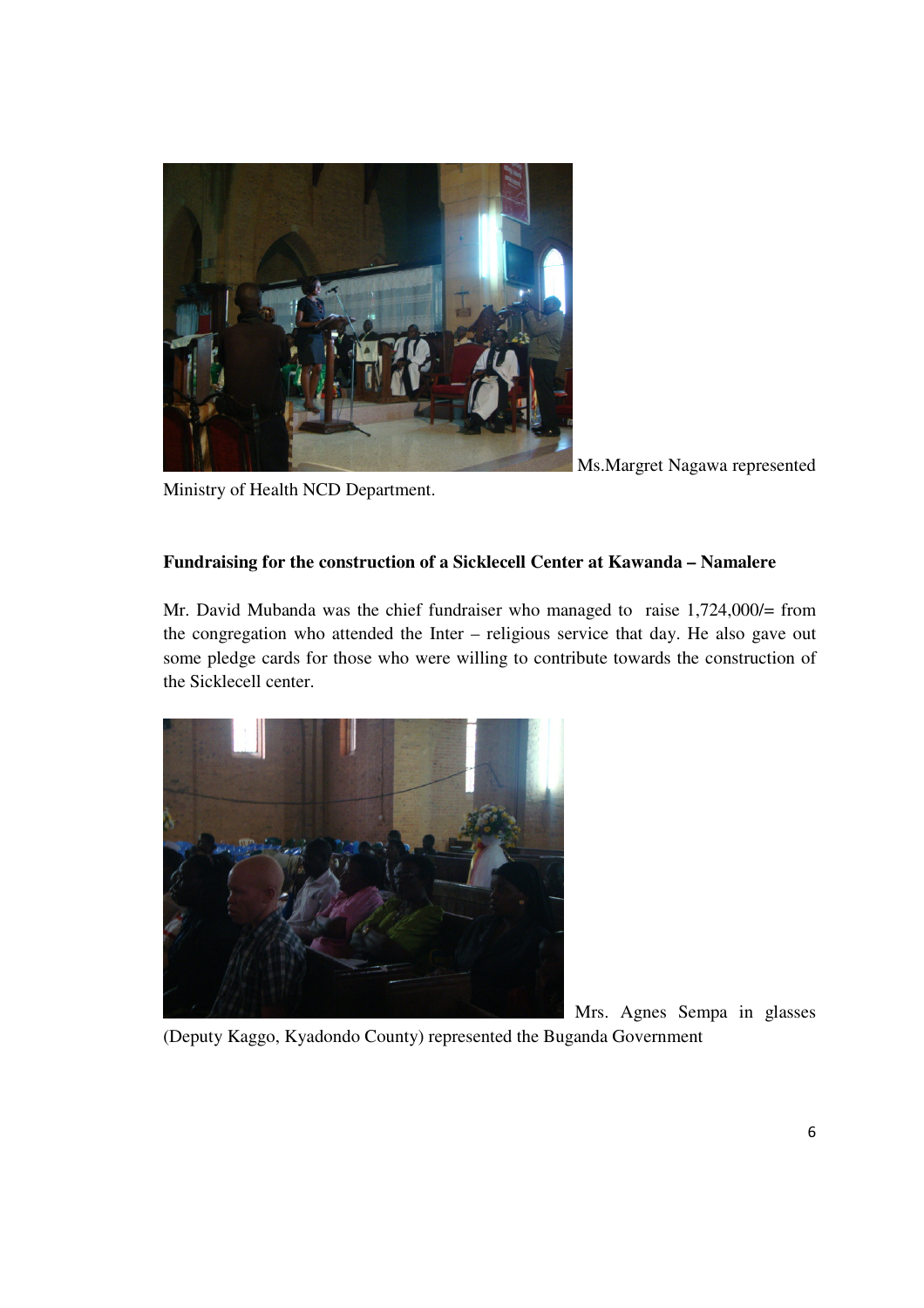### **ACHIVEMENTS FROM THE INTER – RELIGIOUS SERVICE**

- SAU managed to bring on board all religious leaders to create awareness to their masses about sickle cell disease, to have a positive attitude towards sickle cell disease. This awareness will reduce marriage breakups due to sickle cell disease.
- The Bishop encouraged all corporate agencies, private sector, civil society organizations, cultural institutions, and media and Government agencies to join in the cause of increasing awareness to the public about sickle cell disease.
- The Bishop also emphasized that all religious leaders before marrying couples it should be mandatory to talk about sickle cell disease if possible to encourage these couples to test for this disease.
- He pointed out that the public must be made aware of sickle cell disease so as people before giving birth to children they should have an informed decision.

### **CHALLENGES AND GAPS**

- Some people failed to turn because of the rainy seasons in Uganda, since most sickle cell patients are affected by the cold environment.
- Limited support from the Inter religious council of Uganda due to funding cuts from their donors.
- There is still limited information about sickle cell disease, management of the disease by the medical professionals.
- SAU has registered a number of deaths of its members due to inappropriate management.

### **WAYFORWARD**

- SAU is planning to construct a 24hour Sicklecell center at Kawanda Namalere.
- We need to strengthen partnerships with all stakeholders such as Ministry of Health, Civil Society organizations, religious leaders, cultural institutions and media.
- We also need to lobby regional referral Hospitals to run sickle cell clinics.

### **CONCLUSION**

SAU would like to appreciate all those who partnered with her to make this inter – religious service a success, special thanks go to the Bishop of Namirembe and his administration, Mr. Desmond Owiyo SAU's Chairperson Board of Directors, SAU's Board of Directors, Wavah Water, Mr. Ggayi and SAU staff. **Let us keep up the fight against Sicklecell disease**.